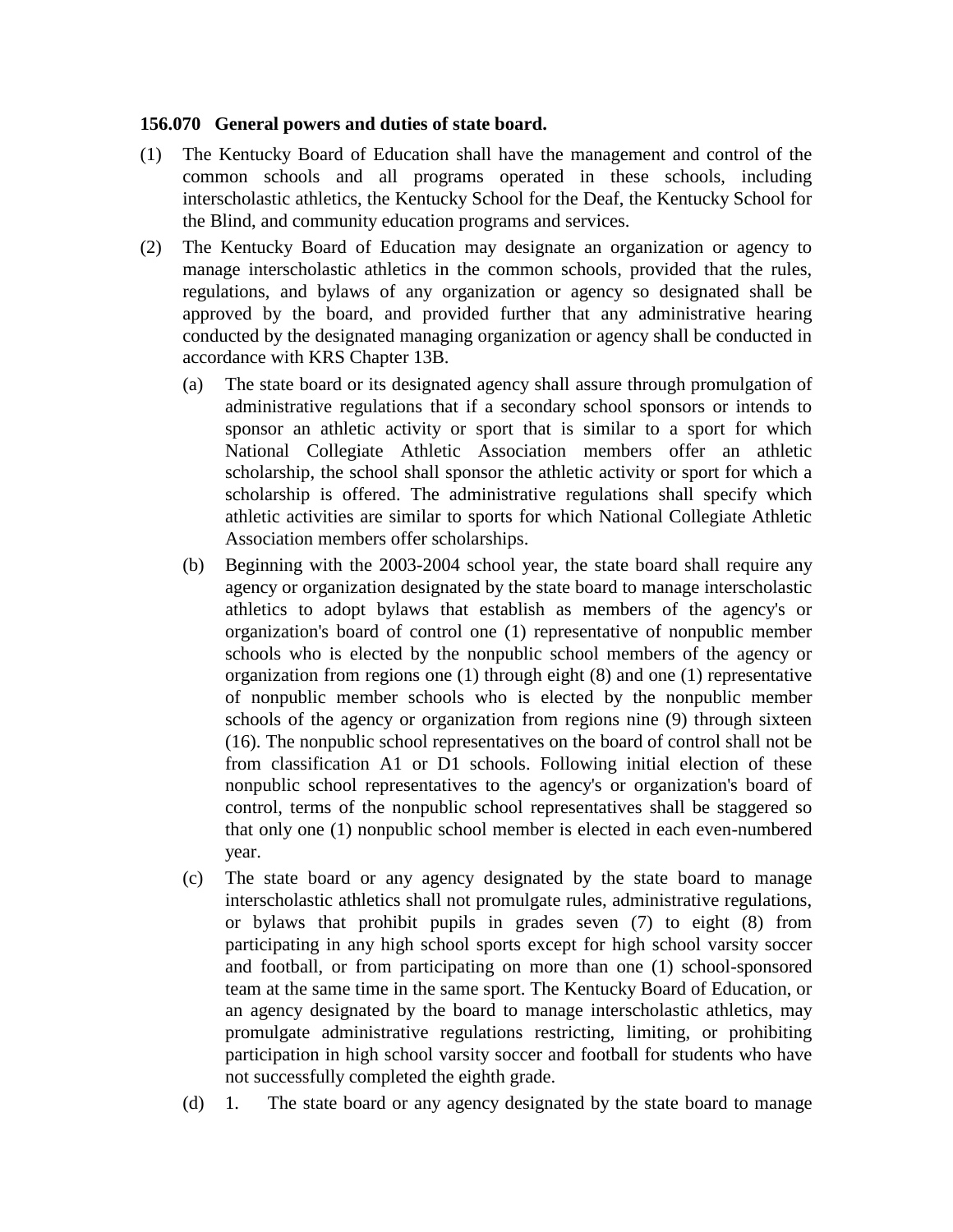interscholastic athletics shall allow a member school's team or students to play against students of a non-member at-home private school, or a team of students from non-member at-home private schools, if the nonmember at-home private schools and students comply with this subsection.

- 2. A non-member at-home private school's team and students shall comply with the rules for student athletes, including rules concerning:
	- a. Age;
	- b. School semesters;
	- c. Scholarships;
	- d. Physical exams;
	- e. Foreign student eligibility; and
	- f. Amateurs.
- 3. A coach of a non-member at-home private school's team shall comply with the rules concerning certification of member school coaches as required by the state board or any agency designated by the state board to manage interscholastic athletics.
- 4. This subsection shall not allow a non-member at-home private school's team to participate in a sanctioned:
	- a. Conference;
	- b. Conference tournament;
	- c. District tournament;
	- d. Regional tournament; or
	- e. State tournament or event.
- 5. This subsection does not allow eligibility for a recognition, award, or championship sponsored by the state board or any agency designated by the state board to manage interscholastic athletics.
- 6. A non-member at-home private school's team or students may participate in interscholastic athletics permitted, offered, or sponsored by the state board or any agency designated by the state board to manage interscholastic athletics.
- (e) Every local board of education shall require an annual medical examination performed and signed by a physician, physician assistant, advanced practice registered nurse, or chiropractor, if performed within the professional's scope of practice, for each student seeking eligibility to participate in any school athletic activity or sport. The Kentucky Board of Education or any organization or agency designated by the state board to manage interscholastic athletics shall not promulgate administrative regulations or adopt any policies or bylaws that are contrary to the provisions of this paragraph.
- (f) Any student who turns nineteen (19) years of age prior to August 1 shall not be eligible for high school athletics in Kentucky. Any student who turns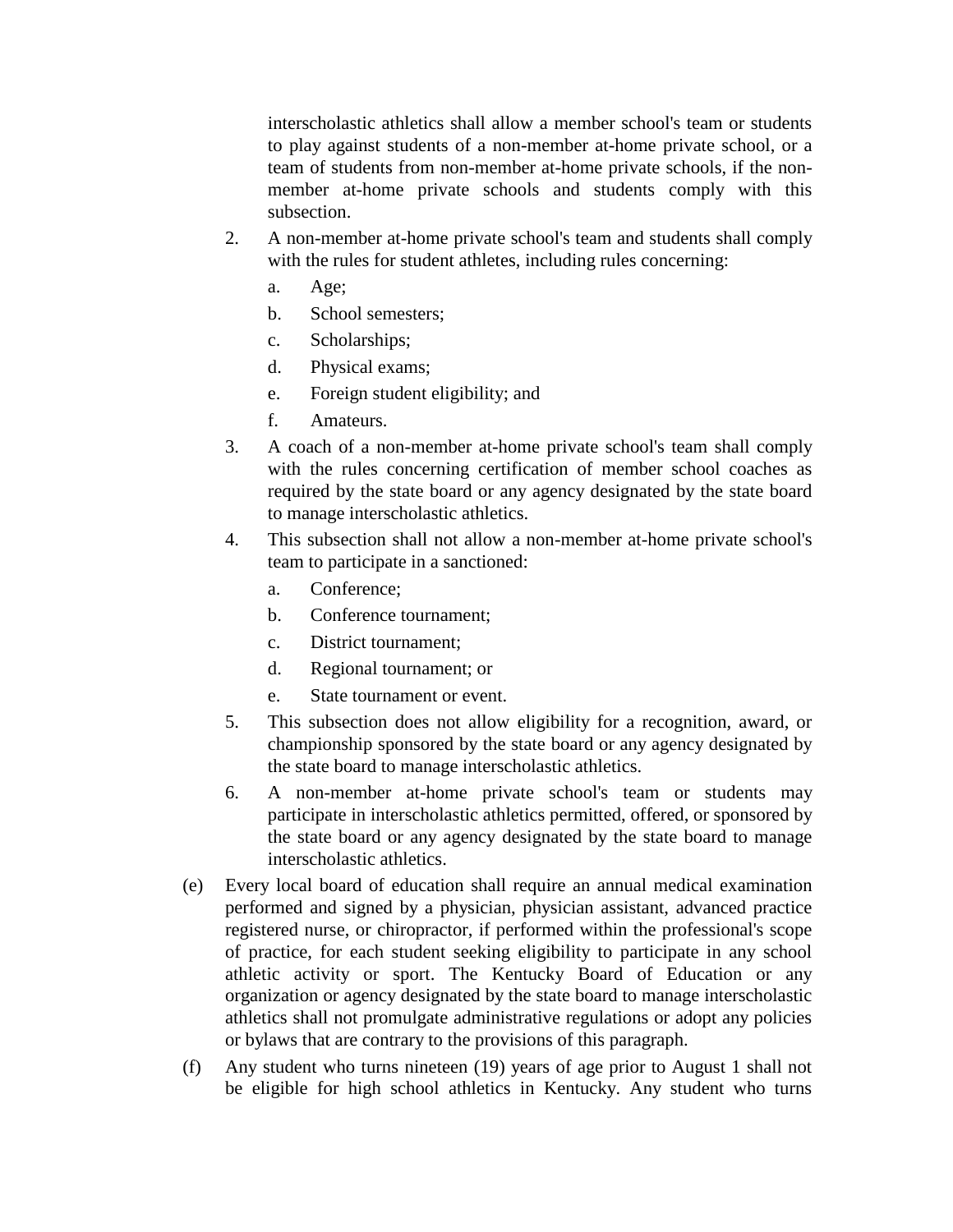nineteen (19) years of age on or after August 1 shall remain eligible for that school year only. An exception to the provisions of this paragraph shall be made, and the student shall be eligible for high school athletics in Kentucky if the student:

- 1. Qualified for exceptional children services and had an individual education program developed by an admissions and release committee (ARC) while the student was enrolled in the primary school program;
- 2. Was retained in the primary school program because of an ARC committee recommendation; and
- 3. Has not completed four (4) consecutive years or eight (8) consecutive semesters of eligibility following initial promotion from grade eight (8) to grade nine (9).
- (g) 1. The state board or any agency designated by the state board to manage interscholastic athletics shall promulgate administrative regulations that permit a school district to employ or assign nonteaching or noncertified personnel or personnel without postsecondary education credit hours to serve in a coaching position. The administrative regulations shall give preference to the hiring or assignment of certified personnel in coaching positions.
	- 2. A person employed in a coaching position shall be a high school graduate and at least twenty-one (21) years of age and shall submit to a criminal background check in accordance with KRS 160.380.
	- 3. The administrative regulations shall specify post-hire requirements for persons employed in coaching positions.
	- 4. The regulations shall permit a predetermined number of hours of professional development training approved by the state board or its designated agency to be used in lieu of postsecondary education credit hour requirements.
	- 5. A local school board may specify post-hire requirements for personnel employed in coaching positions in addition to those specified in subparagraph 3. of this paragraph.
- (h) Any student who transfers enrollment from a district of residence to a nonresident district under KRS 157.350(4)(b) shall be ineligible to participate in interscholastic athletics for one (1) calendar year from the date of the transfer.
- (3) (a) The Kentucky Board of Education is hereby authorized to lease from the State Property and Buildings Commission, or others, whether public or private, any lands, buildings, structures, installations, and facilities suitable for use in establishing and furthering television and related facilities as an aid or supplement to classroom instruction, throughout the Commonwealth, and for incidental use in any other proper public functions. The lease may be for any initial term commencing with the date of the lease and ending with the next ensuing June 30, which is the close of the then-current fiscal biennium of the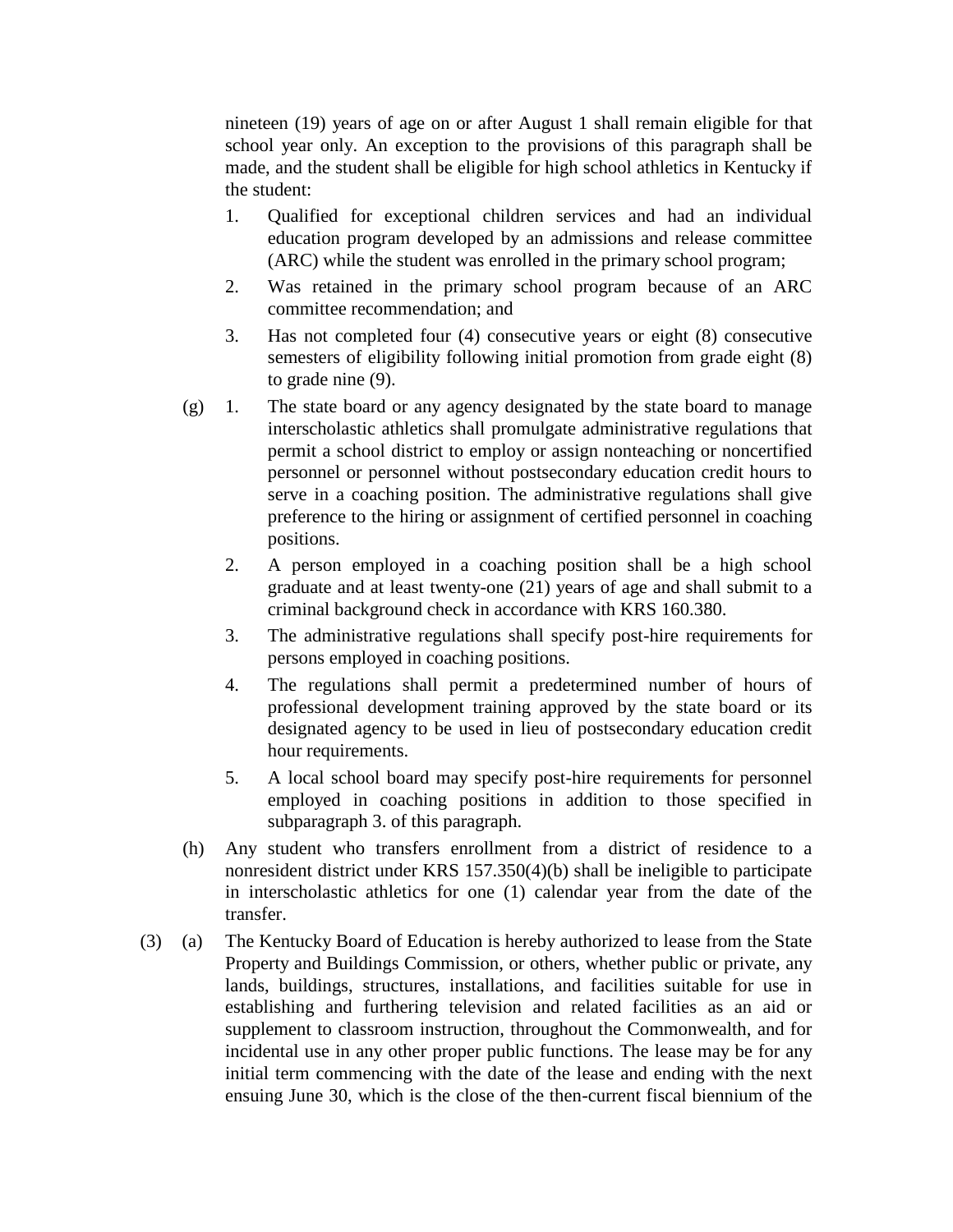Commonwealth, with exclusive options in favor of the board to renew the same for successive ensuing bienniums, July 1 in each even year to June 30 in the next ensuing even year; and the rentals may be fixed at the sums in each biennium, if renewed, sufficient to enable the State Property and Buildings Commission to pay therefrom the maturing principal of and interest on, and provide reserves for, any revenue bonds which the State Property and Buildings Commission may determine to be necessary and sufficient, in agreement with the board, to provide the cost of acquiring the television and related facilities, with appurtenances, and costs as may be incident to the issuance of the bonds.

- (b) Each option of the Kentucky Board of Education to renew the lease for a succeeding biennial term may be exercised at any time after the adjournment of the session of the General Assembly at which appropriations shall have been made for the operation of the state government for such succeeding biennial term, by notifying the State Property and Buildings Commission in writing, signed by the chief state school officer, and delivered to the secretary of the Finance and Administration Cabinet as a member of the commission. The option shall be deemed automatically exercised, and the lease automatically renewed for the succeeding biennium, effective on the first day thereof, unless a written notice of the board's election not to renew shall have been delivered in the office of the secretary of the Finance and Administration Cabinet before the close of business on the last working day in April immediately preceding the beginning of the succeeding biennium.
- (c) The Kentucky Board of Education shall not itself operate leased television facilities, or undertake the preparation of the educational presentations or films to be transmitted thereby, but may enter into one (1) or more contracts to provide therefor, with any public agency and instrumentality of the Commonwealth having, or able to provide, a staff with proper technical qualifications, upon which agency and instrumentality the board, through the chief state school officer and the Department of Education, is represented in such manner as to coordinate matters of curriculum with the curricula prescribed for the public schools of the Commonwealth. Any contract for the operation of the leased television or related facilities may permit limited and special uses of the television or related facilities for other programs in the public interest, subject to the reasonable terms and conditions as the board and the operating agency and instrumentality may agree upon; but any contract shall affirmatively forbid the use of the television or related facilities, at any time or in any manner, in the dissemination of political propaganda or in furtherance of the interest of any political party or candidate for public office, or for commercial advertising. No lease between the board and the State Property and Buildings Commission shall bind the board to pay rentals for more than one (1) fiscal biennium at a time, subject to the aforesaid renewal options. The board may receive and may apply to rental payments under any lease and to the cost of providing for the operation of the television or related facilities not only appropriations which may be made to it from state funds,